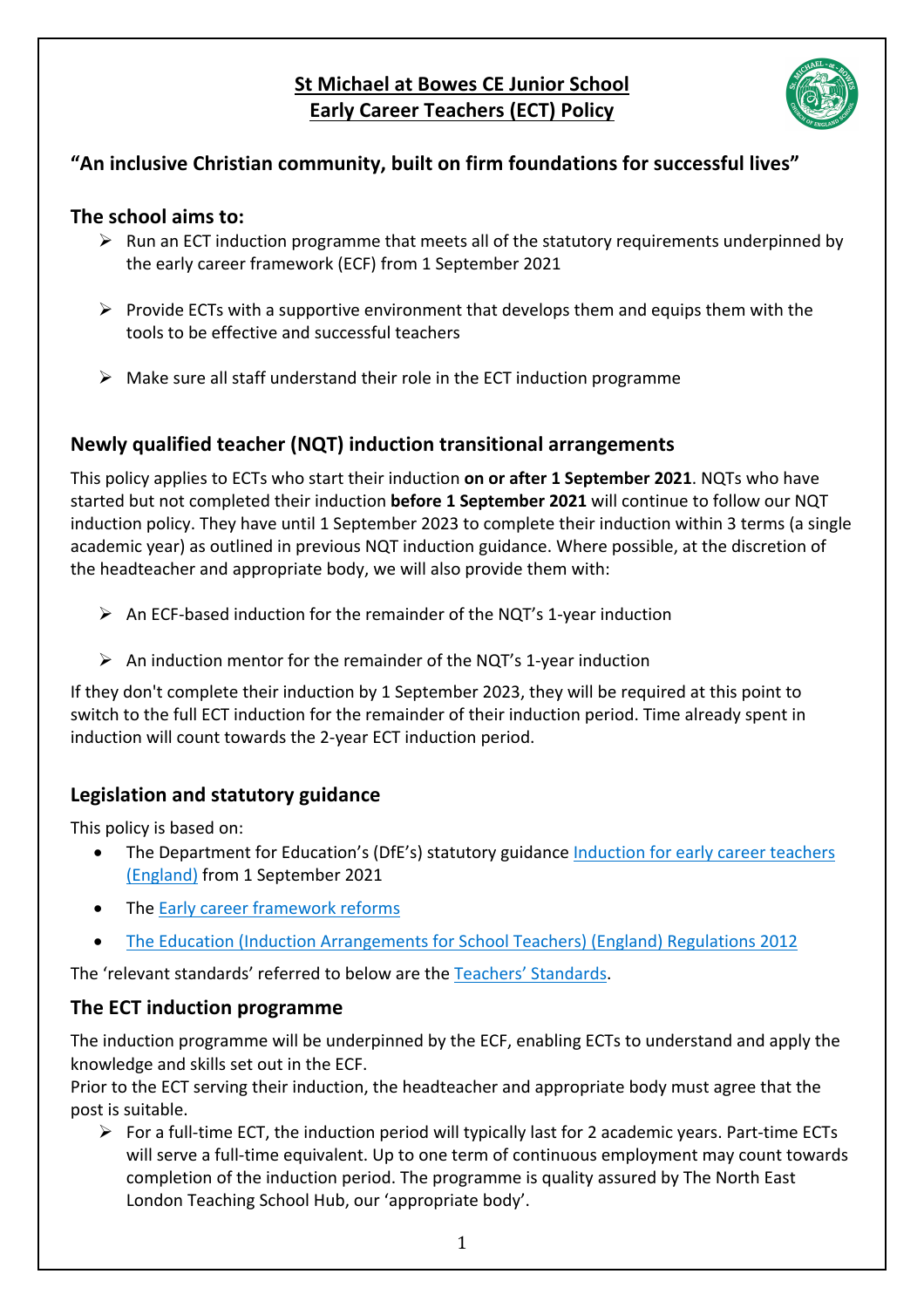## **Posts for induction**

Each ECT will:

- $\triangleright$  Be provided with the necessary employment tasks, experience and support to enable them to demonstrate satisfactory performance against the relevant standards throughout, and by the end of, the induction period
- $\triangleright$  Have an appointed induction tutor, who will have qualified teacher status (QTS)
- $\triangleright$  Have an appointed induction mentor, who will have QTS
- $\triangleright$  Have a reduced timetable to allow them to undertake activities in their induction programme; in their first year, this will be no more than 90% of the timetable of our existing teachers on the main pay range, and in their second year, this will be no more than 95% of the timetable of our existing teachers on the main pay range
- $\triangleright$  Regularly teach the same class or classes
- $\triangleright$  Take part in similar planning, teaching and assessment processes to other teachers working in similar posts
- $\triangleright$  Not be given additional non-teaching responsibilities without appropriate preparation and support
- $\triangleright$  Not have unreasonable demands made upon them
- $\triangleright$  Not normally teach outside the age range and/or subjects they have been employed to teach
- $\triangleright$  Not be presented with unreasonably demanding pupil discipline problems on a day-to-day basis

#### **Support for ECTs**

We support ECTs with:

- $\triangleright$  Their designated induction tutor, who will provide day-to-day monitoring and support, and coordinate their assessments
- $\triangleright$  Their designated induction mentor, who will provide regular structured mentoring sessions and targeted feedback
- $\triangleright$  Observations of their teaching at regular intervals, and follow-up discussions with prompt and constructive feedback
- $\triangleright$  Regular professional reviews of their progress, to take place termly (except in terms where formal assessment is held), at which their induction tutor will review objectives and revise them in relation to the relevant standards and their current needs and strengths
- $\triangleright$  Chances to observe experienced teachers, either within the school or at another school with effective practice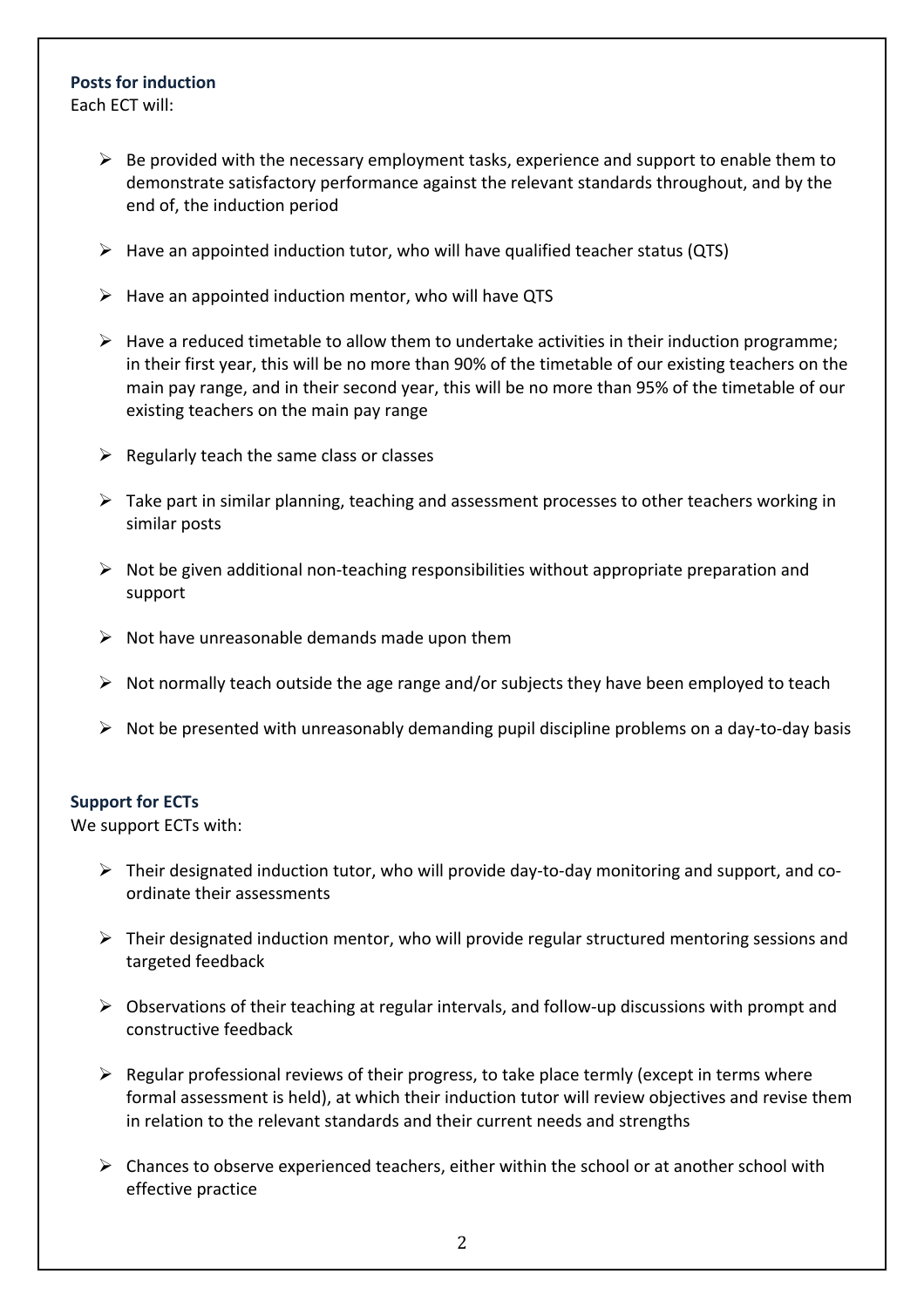#### **Assessments of ECT performance**

- $\triangleright$  Formal assessment meetings will take place in the final term of the ECT's first year (term 3) and the final term of their second year (term 6), and will be carried out by the ECT's induction tutor.
- $\triangleright$  These meetings will be informed by clear and transparent evidence gathered from progress reviews during the preceding assessment period, and drawn from the ECT's work as a teacher and from their induction programme. Copies of the evidence relied on will be provided to the ECT and the appropriate body.
- $\triangleright$  After each formal assessment meeting, a formal assessment report will be completed that clearly shows how the ECT is performing against the relevant standards. The headteacher will also recommend to the appropriate body in the final assessment report at the end of the programme as to whether the ECT's performance is satisfactory against the relevant standards.
- $\triangleright$  The ECT will add their own comments, and the formal assessment report will be signed by the headteacher, induction tutor and the ECT.
- $\triangleright$  A copy of the formal assessment report will then be sent to the appropriate body. The final assessment report will be sent within 10 working days of the meeting, for the appropriate body to make the final decision on whether the ECT has passed their induction period.
- $\triangleright$  In the event that the ECT leaves this post after completing one term or more but before the next formal assessment would take place, the induction tutor or headteacher should complete an interim assessment to ensure that the ECT's progress and performance since the last assessment is captured.

#### **At-risk procedures**

If it becomes clear during a termly progress review or at the first formal assessment point that the ECT is not making sufficient progress, additional monitoring and support will be put in place, meaning:

- $\triangleright$  Areas in which improvement is needed are identified
- $\triangleright$  Appropriate objectives are set to guide the ECT towards satisfactory performance against the relevant standards
- $\triangleright$  An effective support programme is put in place to help the ECT improve their performance

The progress review record or formal assessment report will be shared with the appropriate body, alongside the support plan, for it to review.

If there are concerns about the ECT's progress during their subsequent progress reviews or formal assessment, as long as it is not the final formal assessment, the induction tutor or headteacher will discuss this with the ECT, updating objectives as necessary and revising the support plan for the next assessment period.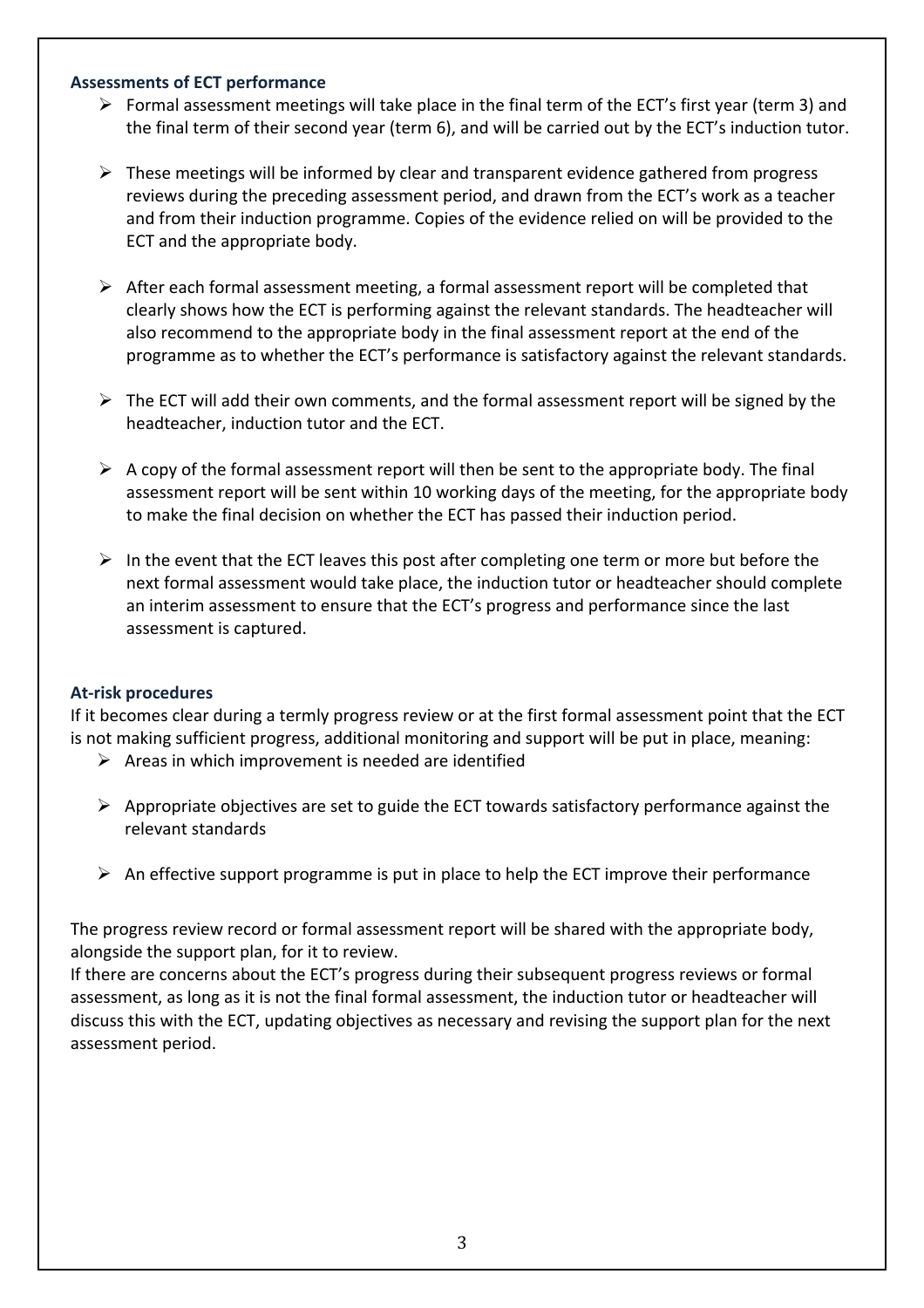## **Roles and responsibilities**

### **Role of the ECT**

The ECT will:

- $\triangleright$  Provide evidence that they have QTS and are eligible to start induction
- $\triangleright$  Meet with their induction tutor at the start of the programme to discuss and agree priorities, and keep these under review
- $\triangleright$  Agree with their induction tutor how best to use their reduced timetable allowance and guarantee engagement with their ECF-based induction
- $\triangleright$  Provide evidence of their progress against the relevant standards
- $\triangleright$  Participate fully in the monitoring and development programme
- Ø Participate in scheduled classroom observations, progress reviews and formal assessment meetings
- $\triangleright$  Agree with their induction tutor the start and end dates of the induction period, and the dates of any absences from work during the period
- $\triangleright$  Keep copies of all assessment reports

#### **When the ECT has any concerns**, they will:

- $\triangleright$  Raise these with their induction tutor as soon as they can
- $\triangleright$  Consult with their contact at the appropriate body at an early stage if there are difficulties in resolving issues with their induction tutor or within the school

### **Role of the headteacher**

The headteacher will:

- $\triangleright$  Check that the ECT has been awarded QTS and whether they need to serve an induction period
- $\triangleright$  Agree, in advance of the ECT starting, who will act as the appropriate body
- $\triangleright$  Notify the appropriate body when an ECT is taking up a post and undertaking induction
- $\triangleright$  Make sure the ECT's post is suitable according to statutory guidance (see section 4.1 above)
- $\triangleright$  Make sure the induction tutor is appropriately trained and has sufficient time to carry out their role effectively
- $\triangleright$  Make sure the induction mentor is appropriately trained and has sufficient time to carry out their role effectively
- $\triangleright$  Make sure an appropriate ECF-based induction programme is in place
- $\triangleright$  Make sure the ECT's progress is reviewed regularly, including through observations and feedback of their teaching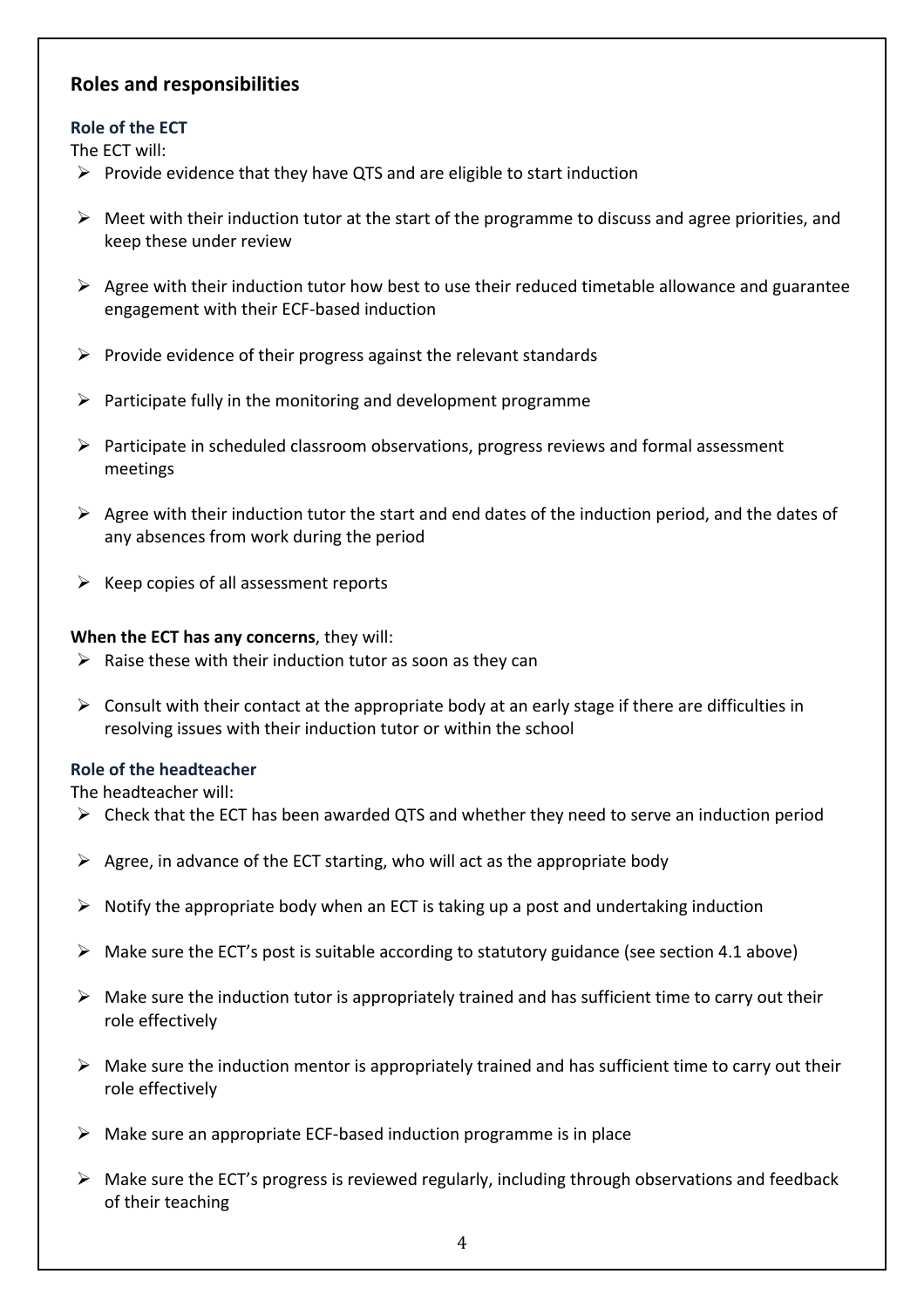- $\triangleright$  Make sure that formal assessments are carried out and reports completed and sent to the appropriate body
- $\triangleright$  Maintain and keep accurate records of employment that will count towards the induction period
- $\triangleright$  Make sure that all monitoring and record keeping is done in the least burdensome and most streamlined way
- $\triangleright$  Make the governing board aware of the support arrangements in place for the ECT
- $\triangleright$  Make a recommendation to the appropriate body on whether the ECT's performance against the relevant standards is satisfactory
- $\triangleright$  Participate in the appropriate body's quality assurance procedures of the induction programmes
- $\triangleright$  Keep all relevant documentation, evidence and forms on file for 6 years

### **Role of the induction tutor**

The induction tutor will:

- $\triangleright$  Provide guidance and effective support to the ECT(with the appropriate body where necessary)
- $\triangleright$  Carry out regular progress reviews throughout the induction period
- $\triangleright$  Undertake 2 formal assessment meetings during the induction period, coordinating input from other colleagues as appropriate
- $\triangleright$  Carry out progress reviews in terms where a formal assessment doesn't occur
- $\triangleright$  Inform the ECT following progress reviews of their progress against the relevant standards, and share records with the ECT, headteacher and relevant body
- $\triangleright$  Inform the ECT during the formal assessment meeting of the judgements to be recorded on their formal assessment record and invite the ECT to add their own comments
- $\triangleright$  Make sure that the ECT's teaching is observed and feedback is provided
- $\triangleright$  Make sure the ECT is aware of how they can raise concerns about their induction programme or their personal progress, both within and outside of the school
- $\triangleright$  Take prompt, appropriate action if the ECT appears to be having difficulties
- $\triangleright$  Make sure that all monitoring and record keeping is done in the least burdensome way, and that ECTs are not asked for any evidence that requires the creation of new work